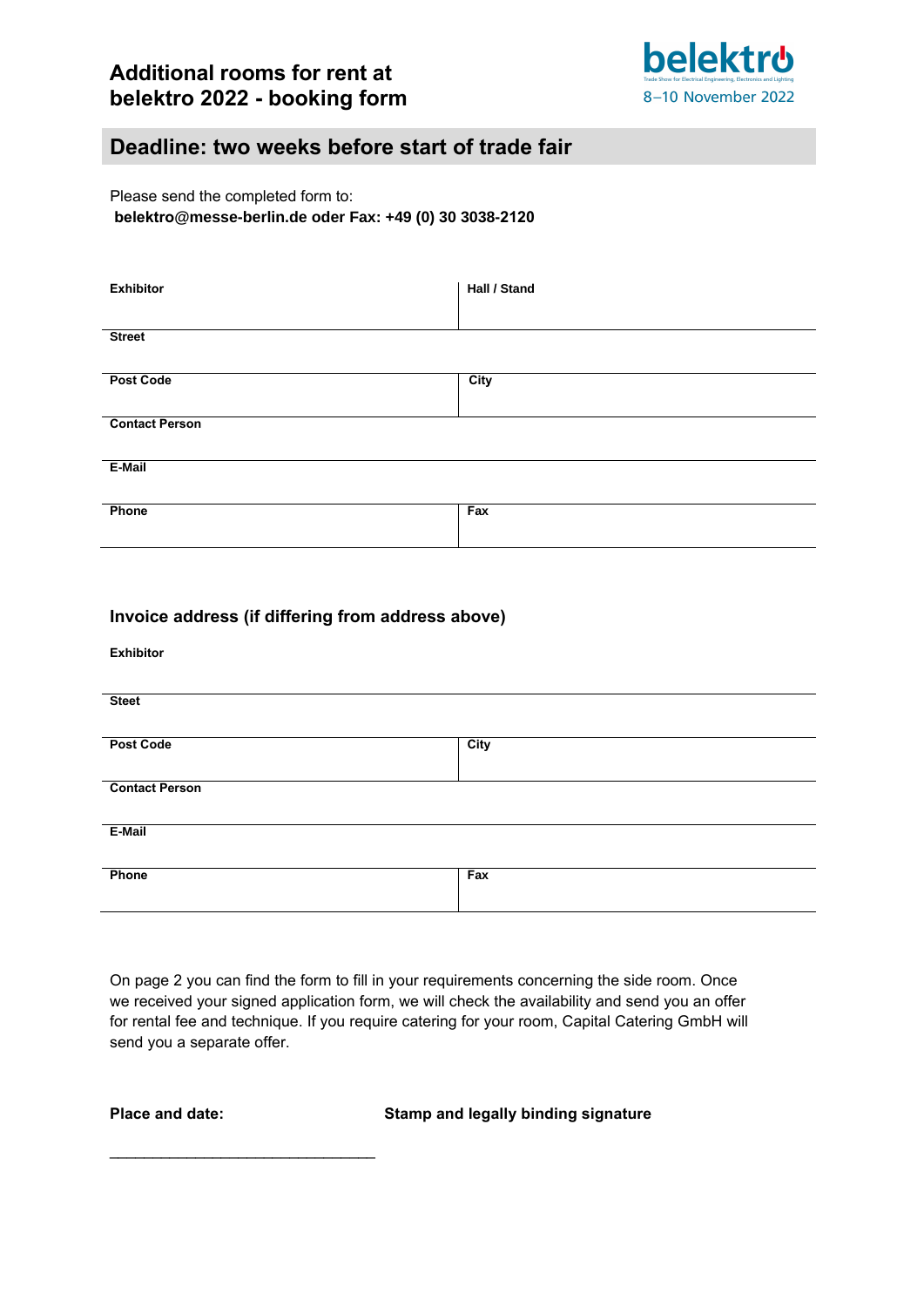

**We would like to rent the following side rooms (subject to availability):**

| Date:                                                                                  | Time (from $-$ to):                           |  |
|----------------------------------------------------------------------------------------|-----------------------------------------------|--|
| <b>Event title:</b>                                                                    |                                               |  |
| Type of use:                                                                           |                                               |  |
| press conference<br>conference<br>seminar<br>Size:                                     | meeting<br>recreation room for stuff<br>stock |  |
| $11 - 16$ sqm<br>$23 - 32$ sqm                                                         | $16 - 23$ sqm<br>$32 - 42$ sqm                |  |
| Number of persons: ______                                                              |                                               |  |
| Form of Seating (number of chairs/tables):<br>The offered rooms are without furniture. |                                               |  |
| <b>Technical requirements:</b>                                                         |                                               |  |
| Laptop $\square$<br>Beamer<br>$\Box$                                                   | Screen<br>$\Box$                              |  |
| <b>Comments/Other requiements:</b>                                                     |                                               |  |
|                                                                                        |                                               |  |

### **Catering Service:**

\_\_\_\_\_\_\_\_\_\_\_\_\_\_\_\_\_\_\_\_\_\_\_\_\_\_\_\_\_\_\_

For catering service please contact Capital Catering GmbH, Tel. +49 (0)30 3038-3920 - Fax +49 (0)30 30[38-1992, info@capital-cat](mailto:info@capital-catering.de)[ering.de, www.capitalcate](http://www.capital-catering.de/)ring.de.

**Place, Date Stamp and legally binding signature**